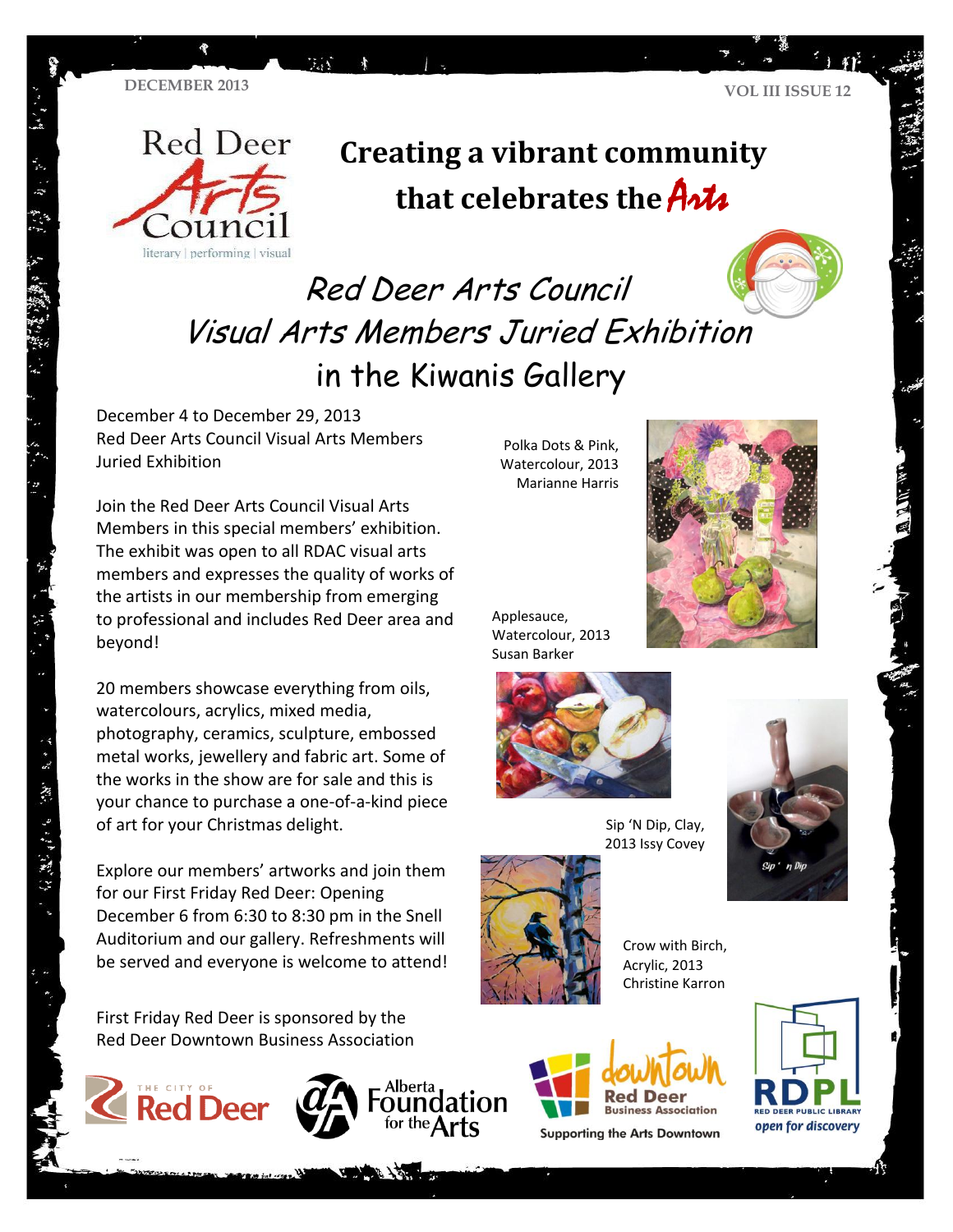$\ddot{\mathbf{r}}$ 

5 特徴業務



## Patti Morris Interview by Mike Lupul



Patti Morris is an accomplished fibre artist who has resided in Red Deer for the past twenty-six years. Her background includes a career as a trauma nurse, which contributed to her passion for fibre art. After identifying a need for increased awareness of children's safety, Patti designed an original children's clothing line of bright, colourful clothing for children to wear that would increase their visibility to passing motorists. Eventually, Patti founded Tot's Togs, a business through which she was able to provide the children's clothing she designed to the general public. Among the most supportive people in Patti's life is her husband. She also draws inspiration from nature, and this is reflected in her artwork. The main motive driving Patti's passion for her art is that she wishes to make a difference in the world. She says that if you can help or educate someone while having fun, you truly have the best of both worlds.

Much of Patti's artwork is donated to Medecins Sans Frontières (MSF), otherwise known as Doctors Without Borders, an organization that provides humanitarian relief in response to public health emergencies. MSF provides Patti with photos that she then transforms into elaborate pieces of fabric art, which is then gifted by MSF to individuals and organizations that have made a positive impact on MSF.

Some of the more prominent projects Patti has been involved with include: 2010: City of Lacombe purchased a piece which hangs permanently at their community centre. July 2012: University of Calgary, "The Burgess Shale" permanent exhibit. October 2013: Patti was commissioned by the Red Deer Centennial Committee to design a permanent piece which now hangs at The Children's Library in Red Deer

If you would like to view Patti's artwork, please visit her website, [www.morrisfabricartdesigns.com.](http://www.morrisfabricartdesigns.com/)



## Red Deer Arts Council Membership Drive 2014

Well it's that time of year again, when all our thoughts turn to thinking about helping out the Arts Council by renewing your yearly membership. An RDAC membership has value including reduced rates for professional development workshops, opportunities for networking through events and social activities as well as opportunities to submit art to our Kiwanis Gallery either through group or solo shows. Members receive weekly listings of events in and around our city and may submit as well. Members are also highlighted in our newsletter as a feature item. The Application Form is included in this newsletter for your convenience.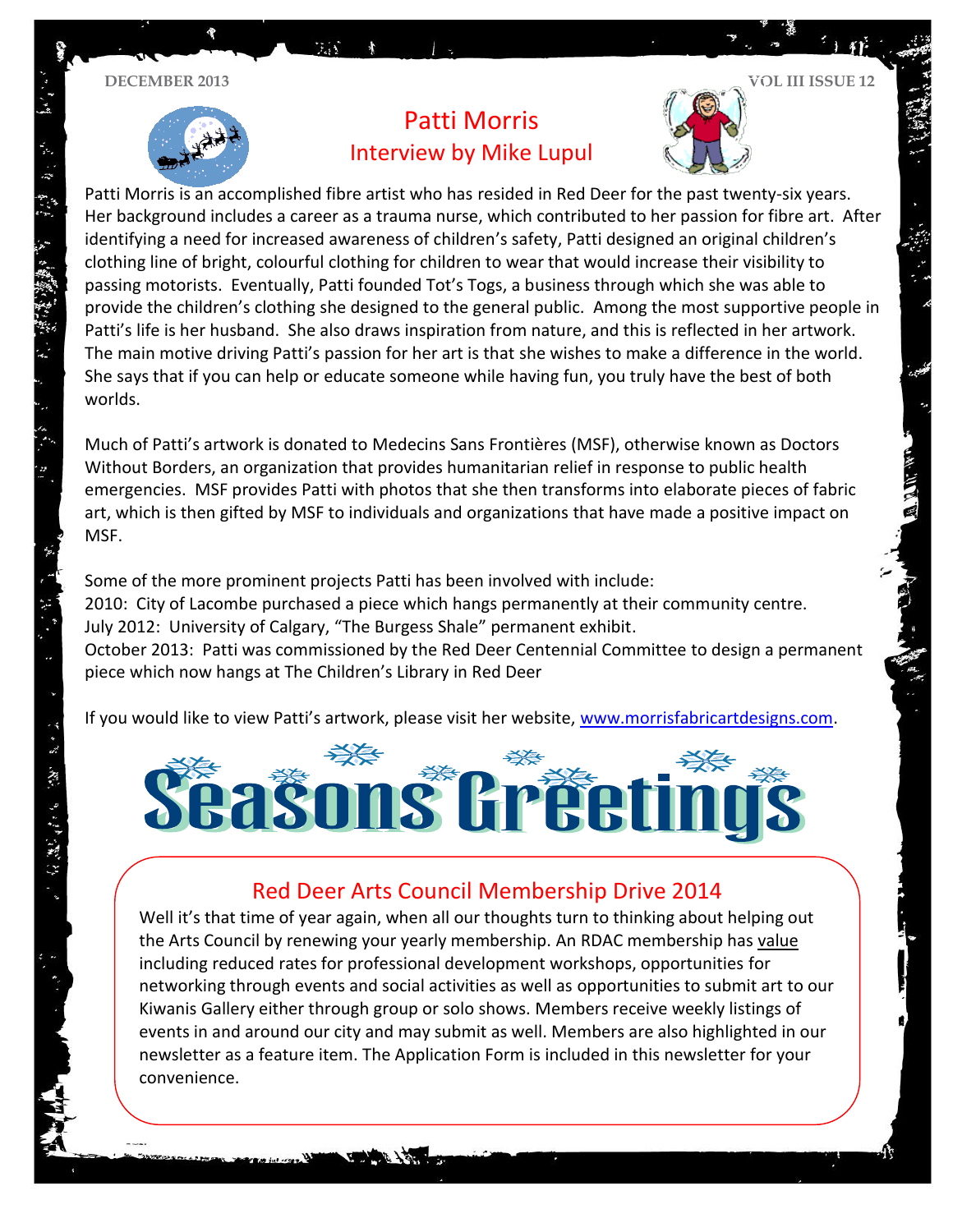| <b>DECEMBER 2013</b>                                     |                                                         |                                                                                                    | <b>VOL III ISSUE 12</b>  |
|----------------------------------------------------------|---------------------------------------------------------|----------------------------------------------------------------------------------------------------|--------------------------|
| Red Deer                                                 |                                                         |                                                                                                    | Red Deer Arts Council    |
|                                                          |                                                         |                                                                                                    | 110 - 4818 50th Avenue   |
|                                                          |                                                         |                                                                                                    | Red Deer, AB T4N 4A3     |
| literary   performing   visua                            |                                                         | (Scott Block)                                                                                      |                          |
|                                                          |                                                         | <b>Membership Application Form 2014</b>                                                            | Tel: 403-348-ARTS (2787) |
| Individual \$30.00                                       |                                                         |                                                                                                    | info@reddeerartscouncil. |
| Group \$50.00<br>٠                                       |                                                         |                                                                                                    |                          |
| $\bullet$                                                | Student \$15.00 (from September 1 to August 31 yearly)  |                                                                                                    |                          |
| $\bullet$                                                | All other memberships are renewable annually in January |                                                                                                    |                          |
| $\bullet$                                                |                                                         | Donations are greatly appreciated. (Tax Receipts over \$10 will be sent.)                          |                          |
| Date:                                                    |                                                         |                                                                                                    |                          |
| Name:                                                    |                                                         |                                                                                                    |                          |
| Group Name:                                              |                                                         |                                                                                                    |                          |
| Representative's name:                                   |                                                         |                                                                                                    |                          |
| Address:                                                 |                                                         |                                                                                                    |                          |
| Postal Code:                                             |                                                         |                                                                                                    |                          |
| Home Phone:                                              |                                                         | <b>Business Phone:</b>                                                                             |                          |
| Cell Phone:                                              |                                                         |                                                                                                    |                          |
| Email:                                                   |                                                         |                                                                                                    |                          |
|                                                          |                                                         |                                                                                                    |                          |
| Website:                                                 |                                                         |                                                                                                    |                          |
| I am / We are                                            |                                                         | My interests with the Red Deer Arts Council are: please check all that apply                       |                          |
| $\Box$ Performing Artist(s)<br>$\Box$ Literary Artist(s) |                                                         | Visual Artist(s)<br>Cultural                                                                       |                          |
|                                                          | I would like to be / We would like to be                |                                                                                                    |                          |
| $\Box$ Board Members                                     |                                                         | Performing Arts Committee                                                                          |                          |
|                                                          | $\Box$ Visual Arts/Gallery Committee                    | <b>Literary Arts Committee</b>                                                                     |                          |
|                                                          | $\Box$ Programming Committee                            | <b>Communications Committee</b>                                                                    |                          |
| $\Box$ Scholarship Committee                             |                                                         | <b>Finance Committee</b>                                                                           |                          |
|                                                          | $\Box$ Volunteer - wherever I am needed!                |                                                                                                    |                          |
| Council! Thank You!                                      | Thanks to the generous support of:                      | Please keep a copy for your records and submit form, along with your payment, to the Red Deer Arts |                          |
| <b>Red Deer</b>                                          |                                                         | Alberta                                                                                            |                          |
|                                                          |                                                         | open for discovery                                                                                 |                          |
| For Office Use Only<br>Fee \$                            |                                                         |                                                                                                    |                          |
| Donation \$                                              |                                                         | Tax Receipt #<br>Member#                                                                           |                          |

Ã

 $\hat{\mathcal{C}}$